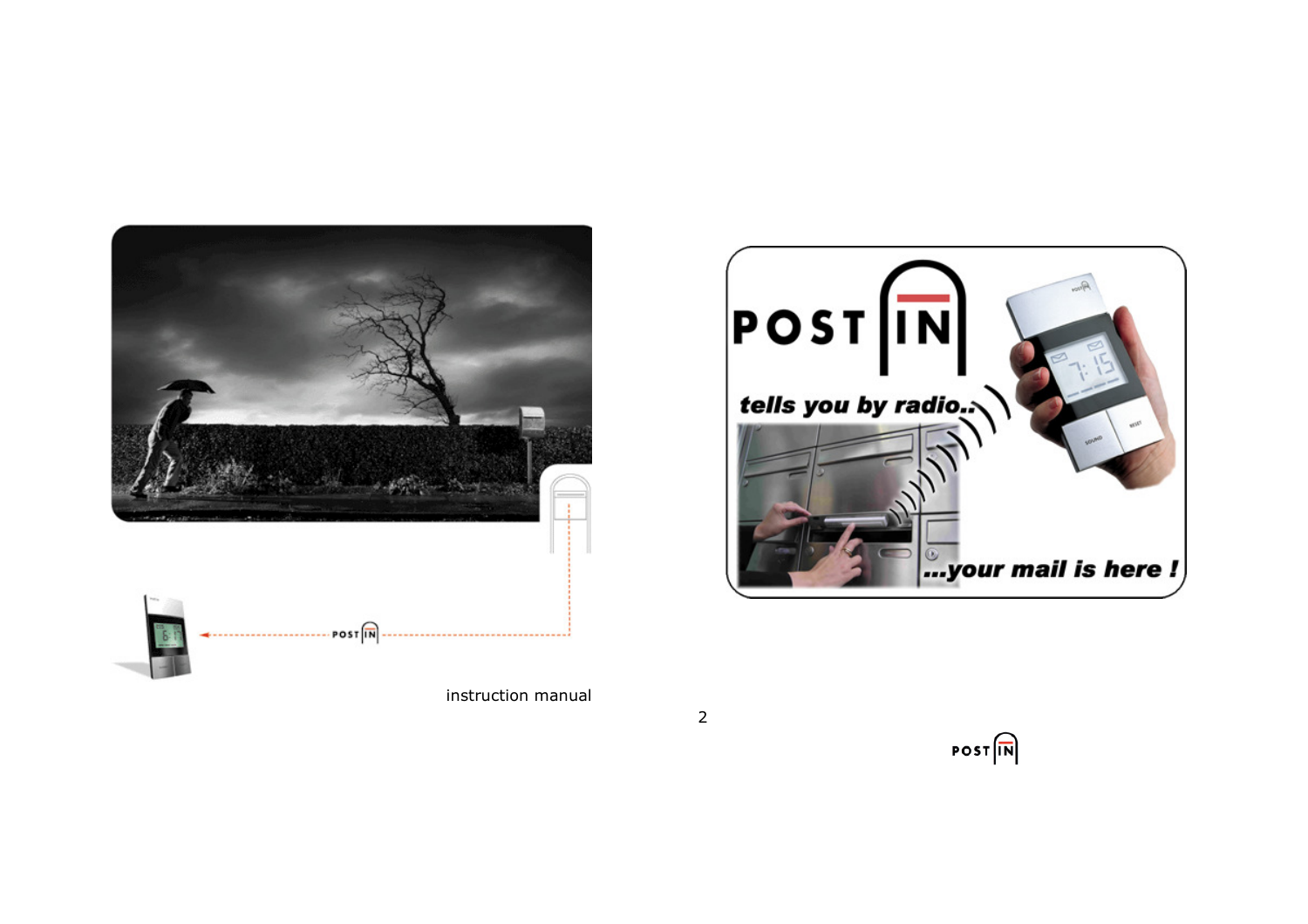# Congratulations on becoming the owner of a POSTIN mail notification system!

POSTIN is a unique wireless mail notification system that will save you many wasted trips to your mailbox. The system is designed for mailboxes in both single and multi-family houses.

The POSTIN system consists of a radio transmitter and radio receiver.

 Fit the transmitter to the inside of the flap or to the top of your mailbox and place the receiver inside your house or office. If mail or newspapers are received, the transmitter sends a signal to the receiver, which in turn displays a flashing signal, which can also be indicated by an acoustic signal if required. The installation of the POSTIN system is possible with almost all types of mailbox.

Assembling and using the POSTIN-System is very simple, but we do recommend that you read the complete operating instructions carefully prior to assembly.

Thank you for purchasing the POSTIN-System and we hope that you find it very useful.



# Functionality of the POSTIN® Notification System!

#### Use

The POSTIN-System is exclusively intended for use as a mail notification system, primarily for private use. The receiver module is only suitable for use in closed rooms.

The notification system consists of two independent modules:



- 1. the transmission module (front right) with built in agitation sensor
- 2. the receiver module (left) with optical and acoustic indication

# Function upon receipt of mail

 The transmission module is mounted to the flap of the mailbox and sends a signal to the reception module upon agitation.

The POSTIN receiver, set up inside the house or mounted to the wall, indicates the receipt of mail by a flashing signal and - if required - an additional brief acoustic signal is given.

At the top of the receiver, two envelope symbols flash and below that, the arrival time of the mail is displayed. By pressing the "RESET" button the display is deleted and the current time reappears.

If further mail is put into the mailbox before "RESET" is pressed, the time of the last receipt is displayed.

If the acoustic signal is switched on, the gong sound will be heard upon every receipt of mail.

4



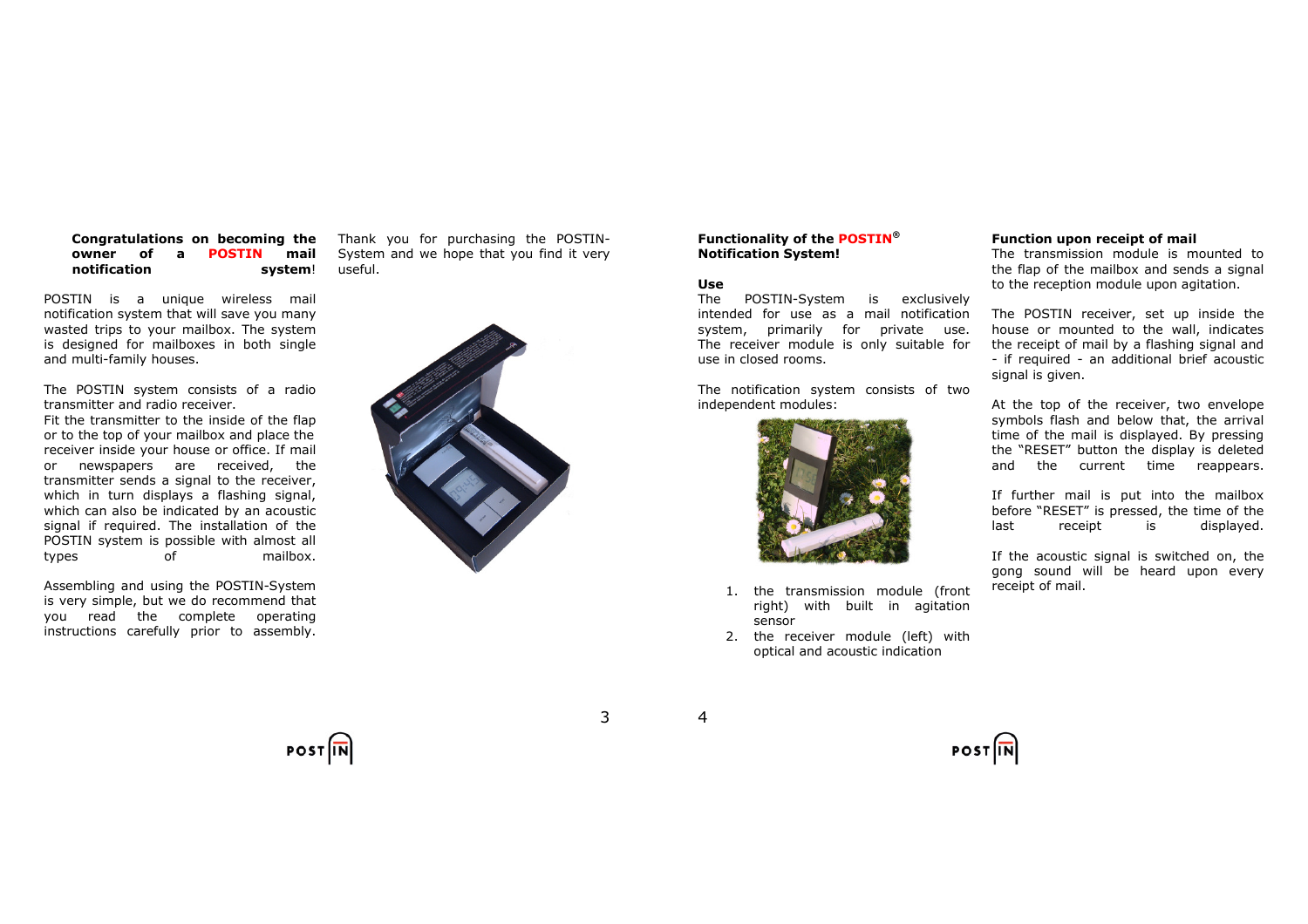## Commissioning and Assembly

#### Commissioning the Transmitter

 Remove the small magnetic pin affixed to the transmitter with adhesive tape (it only serves as a transport securing lock and also has a battery-saving function). The transmitter is now operational.

#### Commissioning the Receiver

 On the rear of the receiver is the battery section, which contains 2 AA batteries provided by the manufacturer.

 For commissioning, please open the battery compartment and remove the red plastic separating strip.

 The receiver can either be fitted to the wall or can stand on the table, using the wire clip.



# Setting the Time

 After commissioning the receiver, the correct time must be set. This is performed by using the "HOURS" and "MINUTES" buttons at the rear of the receiver.

To set the hour, press repeatedly on the "HOURS" button and follow the same procedure for minutes, using the "MINUTES" button.

Check by light agitation (e.g. gradual tapping) of the transmitter, whether the receiver is receiving the transmitted signal. (Note: the transmission programme switches to a brief pause after every transmission, in order to conserve the batteries).

Should the receiver not react as described above, it may have to be recoded by pressing the ID button (see the following paragraph ("Recoding") or the battery protection strips or magnetic pin have not been removed (see "Commissioning the Transmitter").

# Setting the Acoustic Signal

 Setting the acoustic signal is performed by pressing the "SOUND" button. Each time you press the "SOUND" button, the volume is increased by one step. At the bottom of the display there is a scale with up to 4 upright bars to indicate the current setting of the acoustic signal.

 If no bars are displayed, the acoustic signal is switched off.

#### Assembling the Transmitter

increase the transmission range.

 The transmitter must be fitted to the movable flap of the mailbox.



In most cases, the transmitter can be fitted to the inside of the flap.

It is only advisable in exceptional cases to fit it to the outside of the flap or of the lid, in order to

The fitting of the transmitter should be performed in such a way that the officially prescribed minimum width of the mailbox flap is not affected!

 Take care at this stage to not yet remove the pre-mounted protective strips from the adhesive strips at the base of the transmitter!

 We strongly recommend fitting the transmitter to the flap on a trial basis, in order to be able to check the transmission conditions. (For trial assembly, you can use adhesive tape or adhesive plasters). The transmitter is fitted with an extremely strong self-adhesive tape, which requires a clean and dry fitting point. Clean the fitting point on the flap carefully, to remove dirt and grease.

Once functional status has been established, remove the transparent protective strips from both adhesive strips and fit the transmitter to the intended point with gentle pressure.

 The final adhesion strength will only be reached after approx. 24 hours, after which the transmitter will only be able to be removed with difficulty.

 During fitting, the temperature should be above +5°C.



6

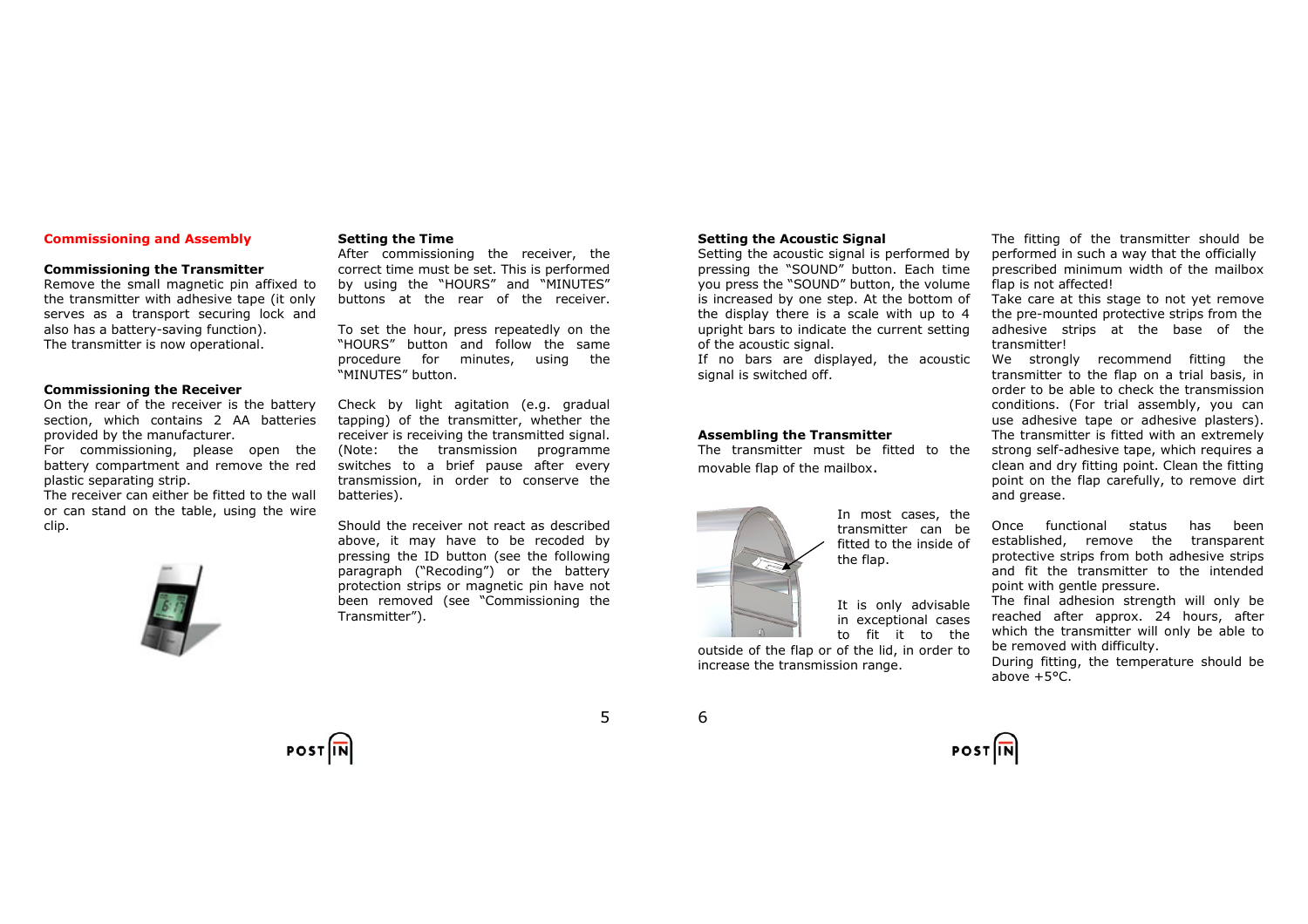#### Arranging the receiver

 In the case of radio signals, there are inherently spots where there is inadequate reception quality, as you will know from your mobile phone or car radio.

 This phenomenon will not generally cause a problem with the POSTIN system. Experience shows that the receiver can be placed in any dry position within the intended area of transmission.

Prior to assembly of the transmitter and receiver you should, however, check that the receiver actually receives the transmitted signal at its intended location.

If the signal is transmitted without problems over a short distance, but not to the site which you have planned for the receiver, check whether it is not better to relocate the receiver somewhere where an optimal signal can be received (if necessary, the transmitter can also be fitted to the outer side of the letter flap, with the two apertures facing downwards).

If no connection can be established between transmitter and receiver, even at a short distance, the receiver must be recoded to the transmitter (see following paragraph "Recoding").

## Recoding (or renewed coding) of receiver and transmitter.

 Your receiver and transmitter were coded at the works so that they are matched and operational.The microprocessor-controlled transmission signal is coded in the same way as a modern remote-control car lock. This means that it is virtually impossible for two POSTIN systems to have identical coding.

 It can, however, occur on remote occasions that errors occur which require recoding. Recoding of the receiver can also be required if you ever have to replace the old transmitter with a new one for any reason.

 To match the coding of the receiver with that of the transmitter, site the receiver in the immediate proximity of the transmitter and press the "ID" button at the rear of the transmitter. The "ID" symbol on the receiver's display will now flash.

 Bring the transmitter into operation by gentle tapping. The receiver display will then show some flashing digits for a brief period, indicating that the coding of the receiver and transmitter has been matched.

 (Note: in this way, more than one receiver can be tuned to one transmitter.)

## Technical Data

# Receiver

- The receiver is fitted with two AA torch batteries, which are available at any supermarket. The anticipated operational duration of these batteries varies according to usage characteristics and battery type from 1. to 1.5 years.
- Adjustable gong volume, 4 levels + OFF
- Operating temperature range of receiver: -5°C to +50°C.
- Dimensions:  $142(H) \times 71(W) \times$ 18(D) mm
- Weight: approx. 165g

# **Transmitter**

- The transmitter is fitted with three lithium batteries. The capacity of these batteries is sufficient for the full operational life of the transmitter, which amounts to over 10 years under normal usage conditions. No battery change is required..
- Operating temperature range of transmitter: -5°C to +50°C
- Dimensions: 155(L) x 24(W) x 15(DH) mm
- Weight: approx. 36g
- Digital codes: automatic, as many as required

## Transmission Range

 Depending on local conditions, the transmission range is between 50-100m, but can be substantially higher under favourable conditions. Under particularly favourable conditions, a transmission range of up to 250m can be achieved. Steel (doors) and reinforced concrete walls can, however, have a negative effect.



8

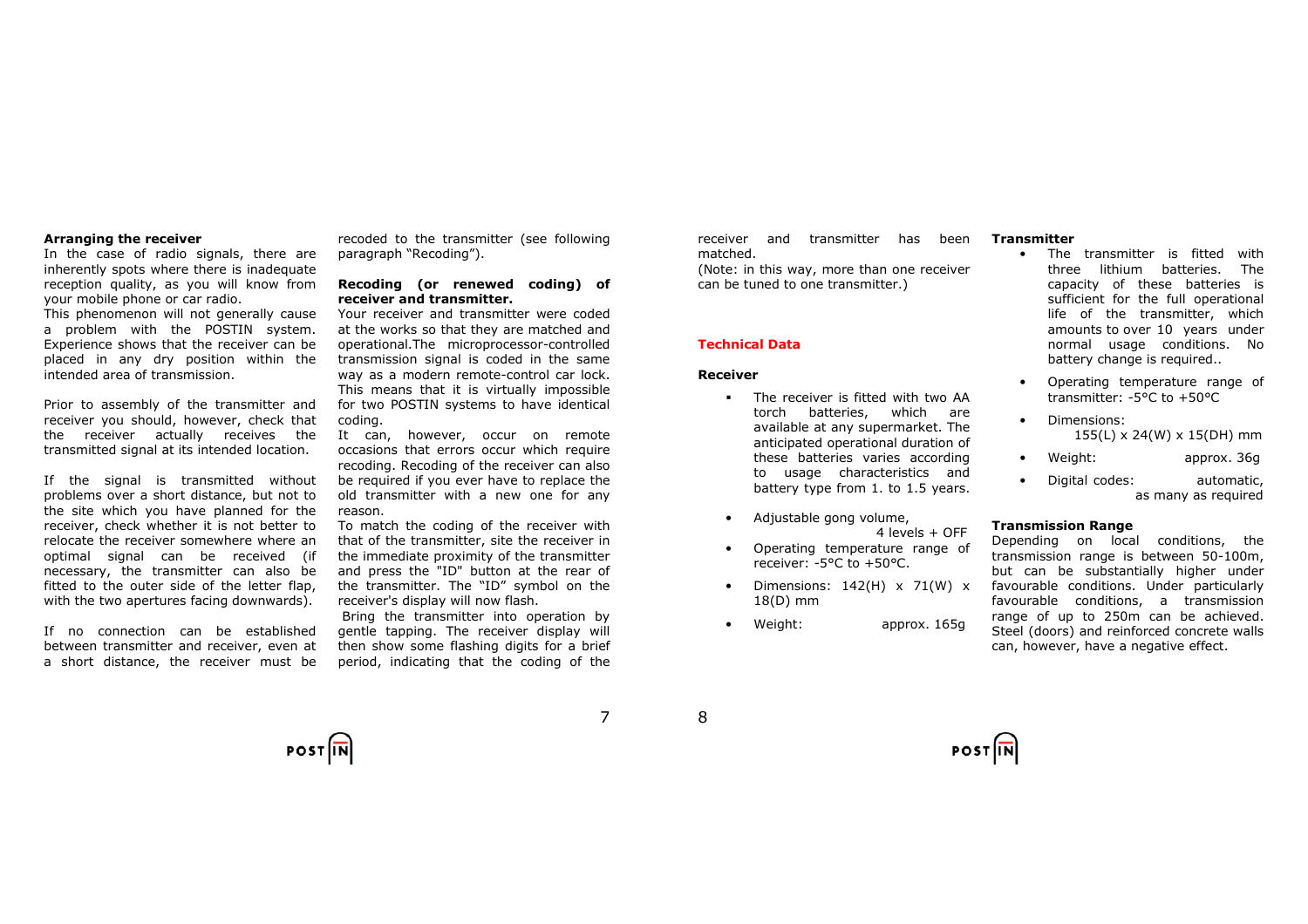In multi-party households, the transmission range depends upon the nature of the building. The POSTIN system works under normal conditions up to seven storeys or more under favourable conditions.

# Troubleshooting:

- Problem:
	- $\checkmark$  Possible cause and
		- $\checkmark$  action required:
- The transmitter is not activated upon the arrival of mail.:
	- $\checkmark$  The magnetic pin (transport securing lock) has not been removed
		- $\checkmark$  Remove the adhesive strip and magnet
	- $\checkmark$  The devices are sited outside of the transmission range
		- $\checkmark$  Reduce the distance between the devices
		- $\checkmark$  Request a repeater to increase the transmission signal
- $\checkmark$  Both devices are differently coded
	- $\checkmark$  Press the ID button on the receiver and activate the transmitter (see recoding)
- The receiver shows no display:
	- $\checkmark$  The separating strip in the battery compartment was not removed
	- $\checkmark$  The batteries are spent and must be changed
	- $\checkmark$  New batteries have been inserted with incorrect polarity
- After pressing the RESET button the display further flashes:
	- $\checkmark$  The batteries are spent and must be changed
- The transmitter does not react:
	- $\checkmark$  The sensor in the transmitter is not being moved sufficiently
	- $\checkmark$  Check the fitting of the transmitter on the letter flap
- The transmitter is activated when there is no mail:
- $\checkmark$  The receiver is coded to an incorrect transmitter,
	- $\sqrt{ }$  Press the ID button on the receiver and activate the transmitter
- $\checkmark$  The mailbox flap is raised by the wind and rattling

 - In case of any transportation (return) please always put the transmitter into the transparent protective cover with the (turn off-) magnet as a transportation

 - Do not expose the receiver to rain, damp or high temperatures - Remove the batteries from the receiver if you are intending to not use the system for a longer

 - Use only alkaline batteries, in order to achieve an optimal

 $\checkmark$  Stick additional light weights (coins, washers) to the flap

operational life and reduce the possibility of discharge.

- Never used a combination of various batteries or various old batteries together..
- At low temperature (in winter) accumulators and batteries have a restricted capacity and a shorter transmitter range.
- Never perform repairs yourself, but take the device to a specialist.

## Dealing with spent batteries

- Spent batteries may not be disposed of with household refuse.
- Take spent batteries to a collection or disposal site, or to the source of purchase.

# Cleaning

 Clean your POSTIN system exclusively with a clean, dry cloth.

**POST**IN

10

IMPORTANT:

lock!

period.